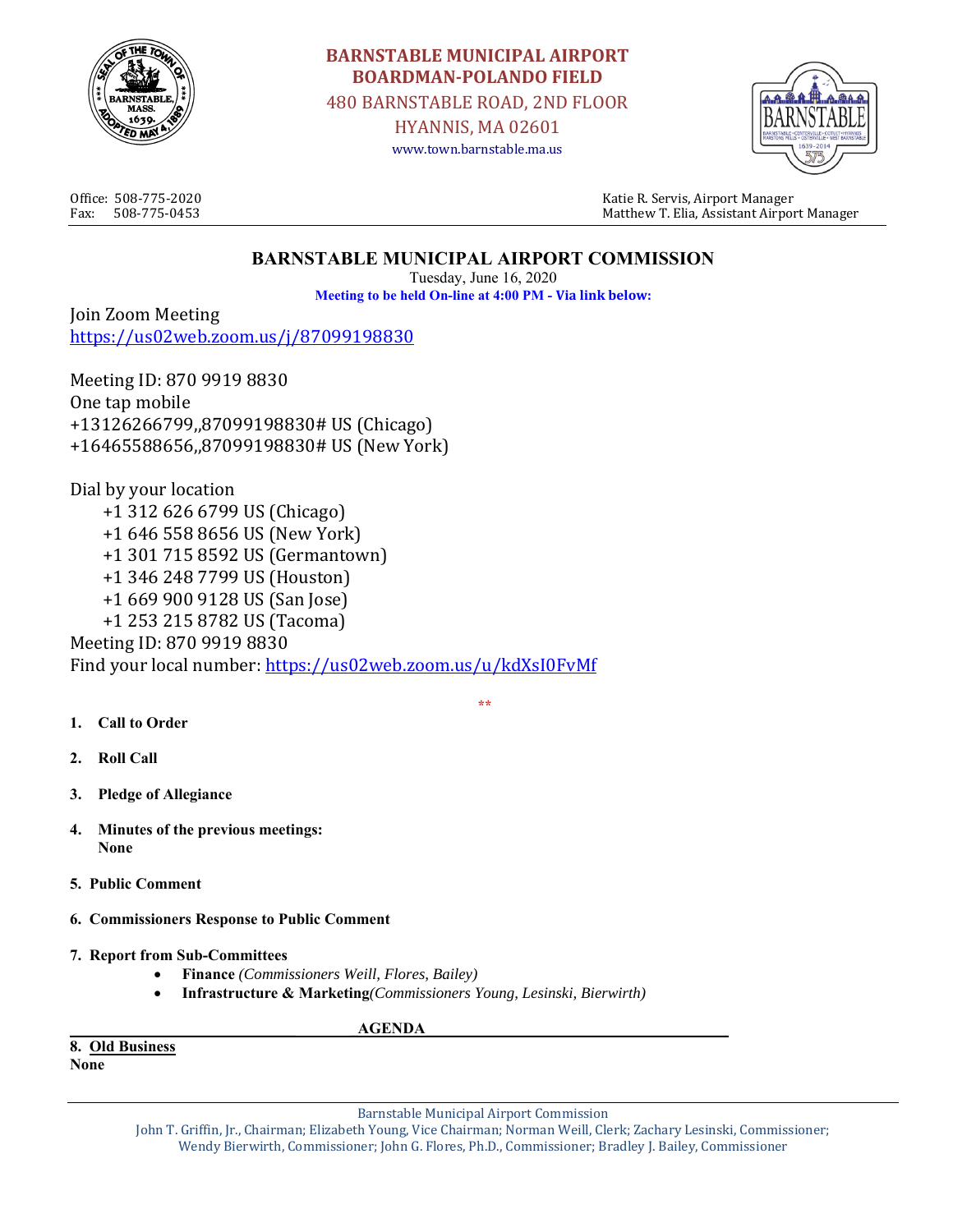#### **9. New Business**

**COM0620-01 – Approval of the Bid Award and Contract to Rosenbauer Minnesota LLC in the amount of \$306,066.00 for Barnstable Municipal Airport Procure and Deliver Class 2 Airport Rescue and Fire Fighting Vehicle Project.** 

**COM0620-02 – Approval of the Bid Award and Contract to Firematic Supply, Inc. in the amount of \$82,945 for Barnstable Municipal Airport Procure and Deliver Equipment for Class 2 Airport Rescue and Fire Fighting Vehicle Project.** 

**COM0620-03 – Approve supplemental appropriation and transfer order for the fiscal year 2020 airport capital budget in the amount of \$212,700.00 be appropriated and added to the original amount of \$220,000 appropriated under Town Council Order 2019-103, for a revised appropriation amount of \$432,700, for the purpose of funding the replacement of ARFF Equipment.** 

**COM0620-04 – Approve transfer order for the fiscal year 2020 airport capital budget in the amount of \$52,209.00 be transferred from Town Council Order 2019-105 to Town Council Order 2019-106 for the purpose of funding the fiscal year 2020 Airport capital expenses associated with the Aircraft Snow Removal Equipment project.** 

**COM0620-05 – Approve Amendment #9 to the Horsley Witten Group Contract for on-call engineering services for the PFAS Mitigation Project in the amount of \$79,600.00.** 

**COM0620-06 – Approval of the Contract by and Between Barnstable Municipal Airport and Southern Airways Express.** 

- **COM0620-07 Review and Approve Bid Award and Contract for PFAS Mitigation Project at Barnstable Municipal Airport.**
- **COM0620-08 Discussion & Approval of CARES Act Fund Use Part 3.**

#### **COM0620-09- Presentation of Fourth Quarter Business Plan Update**

**COM0620-10 – Approval of the Easement for Electric Service to NSTAR Electric Company for underground lines to 600 Barnstable Road for the Cape Air Solar Array installation** 

#### **COM0520-11 – Annual Election of Airport Commission Officers**

#### **11. Updates:**

- o Airport Tree Clearing Project
- o Cape Air Hangar Door and Façade
- o ARFF/SRE Roof Replacement Update
	- Awaiting FAA Grant Award
- o ARFF/SRE Phase I Improvements Update
	- Project kickoff  $5/28/2020$
- o Airport Marketing
	- Business Plan Q4 Update June 2020 Full Commission Meeting
- o Airport Master Plan Update
	- Inventory Chapter Review-Completed
	- Forecast Chapter Completed
	- Environmental Chapter Completed
	- Interim Report Completed
	- Planning Advisory Group (PAG) Development meeting June 9 2020 (virtual) 1-3
- o Airport Tenant Construction Policy & Green Technologies Implementation June 2020 Infrastructure meeting/June Full Commission Meeting
	- Discussion of the Guidelines for Construction, Alteration and Improvements at the Barnstable Municipal Airport Policy (this includes Green Technologies) – see attached – working with Infrastructure and tenants to complete by July meetings.
- o FY2021 CIP Approved by Town Council on April  $17<sup>th</sup>$  2020
- o FY2021 Budget on docket for June 4 Town Council Approval
- o Airport Rates & Charges Update (2021 review post-COVID19)
	- Suggest waiting until the Fall 2020 to revisit

#### Barnstable Municipal Airport Commission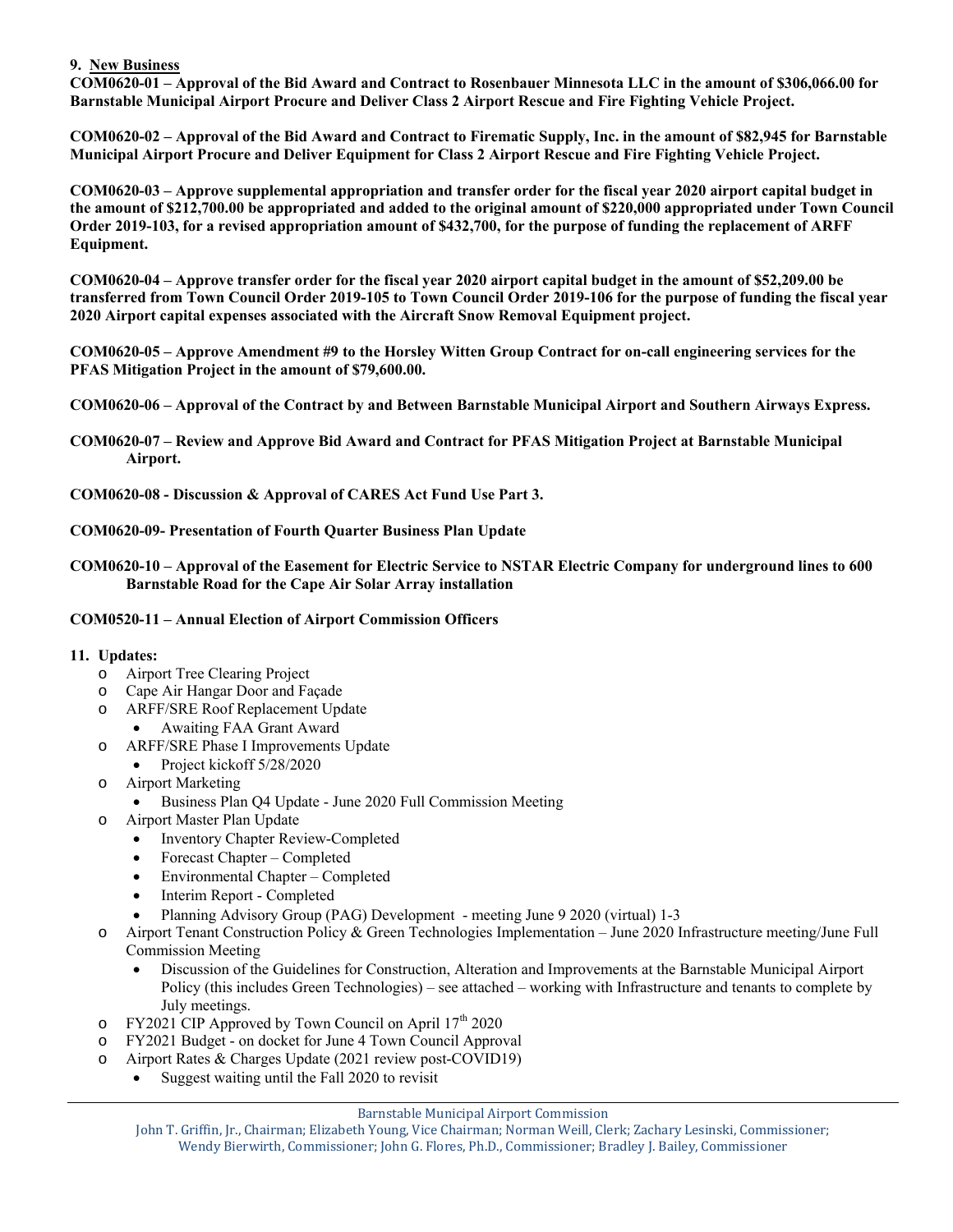- o PFOS/Public Involvement Plan & Update/Mitigation
	- Bid opening for project June 12
	- Project completion September 30
- o Airport Events None
- o Do not forget:
	- Terminal Mobile and/or Tee-shirt (Howard Boddington) Discussion of Pilot Incentive Gear and Marketing Material during Infrastructure
	- 90th Anniversary for Boardman/Polando Flight (date?)
- **11. Announcements** Commissioner's Comments
- **12**. Matters not reasonably anticipated by the Chair
- **13. Adjournment** Next Meeting, July 21, 2020

Please Note: The list of matters, are those reasonably anticipated by the Chair, which may be discussed at the meeting. Not all items listed may in fact be discussed and other items not listed may in fact be discussed and other items not listed may also be brought up for discussion to the extent permitted by law. It is possible that if it so votes, the Commission may go into executive session. The Commission may also act on items in an order other than they appear on this agenda.

### **AGENDA ITEMS**

**COM0620-01 – Approval of the Bid Award and Contract to Rosenbauer Minnesota LLC in the amount of \$306,066.00 for Barnstable Municipal Airport Procure and Deliver Class 2 Airport Rescue and Fire Fighting Vehicle Project.** 

**MOTION** to approve the Bid Award and Contract for the Purchase of a Class 2 Airport Rescue and Fire Fighting (ARFF) Vehicle to Rosenbauer Minesotta LLC in the amount of \$306,066.00 **SPONSOR:** Management **(May be acted upon)** 

### **COM0620-02 – Approval of the Bid Award and Contract to Firematic Supply, Inc. in the amount of \$82,945 for Barnstable Municipal Airport Procure and Deliver Equipment for Class 2 Airport Rescue and Fire Fighting Vehicle Project.**

**MOTION** to approve the Bid Award and Contract for the Purchase of Equipment for the Class 2Airport Rescue and Fire Fighting (ARFF) Vehicle to Firematic Supply, Inc. in the amount of \$82,945.60 **SPONSOR:** Management **(May be acted upon)** 

### **COM0620-03 – Approve supplemental appropriation and transfer order for the fiscal year 2020 airport capital budget in the amount of \$212,700.00 be appropriated and added to the original amount of \$220,000 appropriated under Town Council Order 2019-103, for a revised appropriation amount of \$432,700, for the purpose of funding the replacement of ARFF Equipment.**

**MOTION** to approve the supplemental appropriation and transfer order for the fiscal year 2020 airport capital budget in the amount of \$212,700.00 be appropriated and added to the original amount of \$220,000 appropriated under Town Council Order 2019-103, for a revised appropriation amount of \$432,700, for the purpose of funding the replacement of ARFF Equipment. **SPONSOR:** Management **(May be acted upon)** 

Barnstable Municipal Airport Commission